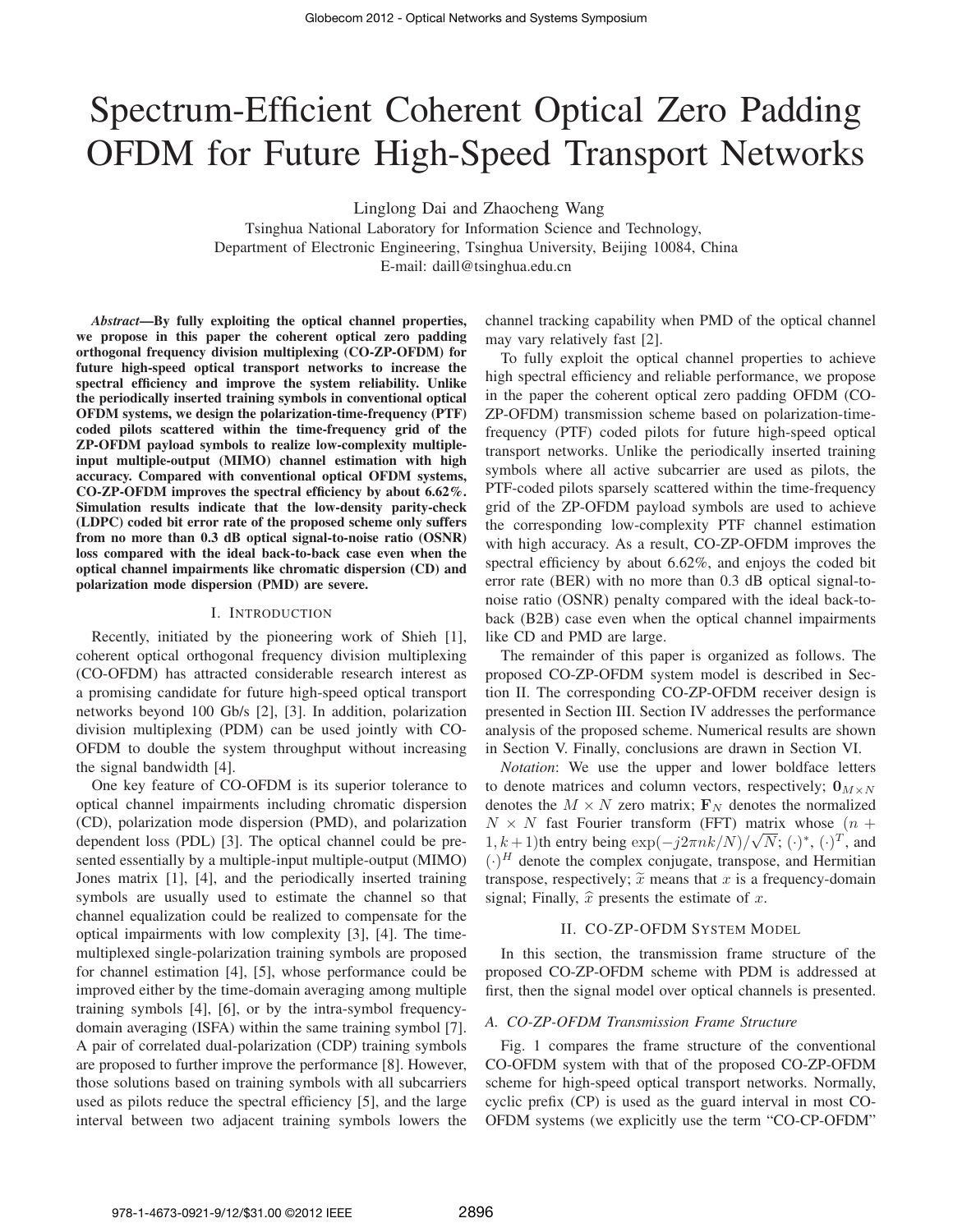

Fig. 1. Frame structure for optical OFDM block transmission: (a) Conventional CO-CP-OFDM; (b) Proposed CO-ZP-OFDM.

to stand for the conventional CO-OFDM schemes using CP as the guard interval in the rest part of the paper), and the training symbols with all active subcarriers used as pilots are periodically inserted for channel estimation.<sup>1</sup> On the contrary, without CP and training symbols, the proposed CO-ZP-OFDM transmission frame is composed of one preamble and the followed ZP-OFDM payload symbols, whereby ZP replaces CP as the guard interval [9], and the PTF-coded pilots sparsely scattered within the time-frequency grid of ZP-OFDM payload symbols are used for channel estimation.

In the time-domain, when PDM is used to double the system throughput, the *i*th ZP-OFDM symbol  $\mathbf{z}_x^{(i)} = [z_{0,x}^{(i)}, z_{1,x}^{(i)}, \cdots, z_{N+M-1,x}^{(i)}]^T$  in the x-polarization  $\mathbf{z}_x = [z_{0,x}, z_{1,x}, \dots, z_{N+M-1,x}]$  in the x-potanization<br>consists of the inverse FFT (IFFT) data block  $\mathbf{s}_x^{(i)} = [s_{0,x}^{(i)}, s_{1,x}^{(i)}, \dots, s_{N-1,x}^{(i)}]^T$  of length N and the followed zero<br>padding of length M i.e padding of length  $M$ , i.e.,

$$
\mathbf{z}_x^{(i)} = \left[ \left( \mathbf{s}_x^{(i)} \right)^T \mathbf{0}_{M \times 1}^T \right]^T, \tag{1}
$$

where  $\mathbf{s}_x^{(i)} = \mathbf{F}_N^H \tilde{\mathbf{s}}_x^{(i)}$  is obtained by applying IFFT [10] to the frequency domain data  $\tilde{\mathbf{s}}_x^{(i)} = \begin{bmatrix} \tilde{\mathbf{s}}_x^{(i)} & \tilde{\mathbf{s}}_x^{(i)} & \tilde{\mathbf{s}}_x^{(i)} \end{bmatrix}$ the frequency-domain data  $\tilde{\mathbf{s}}_x^{(i)} = [\tilde{s}_x]$ <br>which may contian some useful constel  $\widetilde{s}_{0,x}^{(i)},\widetilde{s}_{1,x}^{(i)},\cdots,\widetilde{s}_{N}^{(i)}$  $\begin{array}{l} {n \choose N-1,x}^T, \ \text{after low-} \end{array}$ which may contian some useful constellation signals after lowdensity parity-check (LDPC) encoding [11] and some PTFcoded pilots. Similarly, the IFFT data block of the ith ZP-OFDM symbol in the y-polarization can be denoted by  $s_y^{(i)}$ **OFDM** symbol in the y-polarization can be denoted by  $\mathbf{s}_y^y = \mathbf{F}_{N}^H \mathbf{\tilde{s}}_y^{(i)}$ , where  $\tilde{\mathbf{s}}_y^{(i)}$  may also contains some PTF-coded pilots as  $\tilde{\mathbf{s}}_x^{(i)}$  in the x-polarization.

In the frequency domain, the PTF-coded pilots for the proposed CO-ZP-OFDM scheme can be explained from the



Fig. 2. Examples of the pilot pattern selection when BPSK, QPSK, and 16QAM constellations are used.

following four aspects:

- 1) *Four-pilot cluster*. The pilots appear cluster by cluster, wherein each cluster is composed of four adjacent pilots in the time-frequency grid with the frequency-domain distance  $\Delta k$  and time-domain distance  $\Delta i$ . Since the optical channel usually has flat frequency response and slow time variation [12],  $\Delta k$  and  $\Delta i$  could be large, e.g.,  $\Delta k = 8$  and  $\Delta i = 8$  can be used when  $N = 2048$ .
- 2) *Polarization-time orthogonal pilots*. In the polarizationtime domain, the kth subcarriers in the *i*th and  $(i +$ 1)th ZP-OFDM symbols in both x-polarization and ypolarization take the form

$$
\begin{bmatrix}\n\widetilde{p}_{k,x}^{(i)} & \widetilde{p}_{k,x}^{(i+1)} \\
\widetilde{p}_{k,y}^{(i)} & \widetilde{p}_{k,y}^{(i+1)}\n\end{bmatrix} = \begin{bmatrix}\na & c \\
b & d\n\end{bmatrix},
$$
\n(2)

where  $\widetilde{p}_{k,x}^{(i)}$  denotes the pilot in the x-polarization on the subseminary levels in the side of  $ZD$  OFDM sumbol. The silent subcarrier  $k$  in the *i*th ZP-OFDM symbol. The pilots in (2) can be selected from the standard constellations (e.g., BPSK, QPSK, 16QAM, etc.), and they should be orthogonal, i.e.,  $ac^* + bd^* = 0$ . Fig. 2 examples the pilot cluster selection when BPSK, QPSK, and 16QAM constellations are used. For the simplest form when BPSK constellation is considered,  $a = b = d = 1$  and  $c = -1$  could be used without loss of generality.<sup>2</sup>

3) *Polarization-frequency orthogonal pilots*. In the polarization-frequency domain, for the specific ith ZP-OFDM symbol, the pilots on the kth and  $(k + 1)$ th subcarriers in the x-polarization and y-polarization follow the form of

$$
\begin{bmatrix}\n\widetilde{p}_{k,x}^{(i)} & \widetilde{p}_{k+1,x}^{(i)} \\
\widetilde{p}_{k,y}^{(i)} & \widetilde{p}_{k+1,y}^{(i)}\n\end{bmatrix} = \begin{bmatrix}\na & c \\
b & d\n\end{bmatrix},
$$
\n(3)

where the pilots in each cluster are also orthogonal (i.e.,  $ac^* + bd^* = 0$ , which can be achieved similarly to that in (2). Combining (2) and (3), we can find that the proposed pilot cluster has orthogonal pilots both in the polarization-time and polarization-frequency domains. That is just the reason why the term "PTF-coded pilots" is used in this paper.

4) *Pilot power boosting*. The average pilot power could be higher than the useful data power to enhance the channel estimation performance [11], [13]. More specifically,

<sup>&</sup>lt;sup>1</sup>For example, a pair of training symbols are used after every 20 CP-OFDM symbols in [7].

<sup>&</sup>lt;sup>2</sup>Note that other pilot selection schemes, such as  $a = b = c = 1, d = -1$ , could also be used.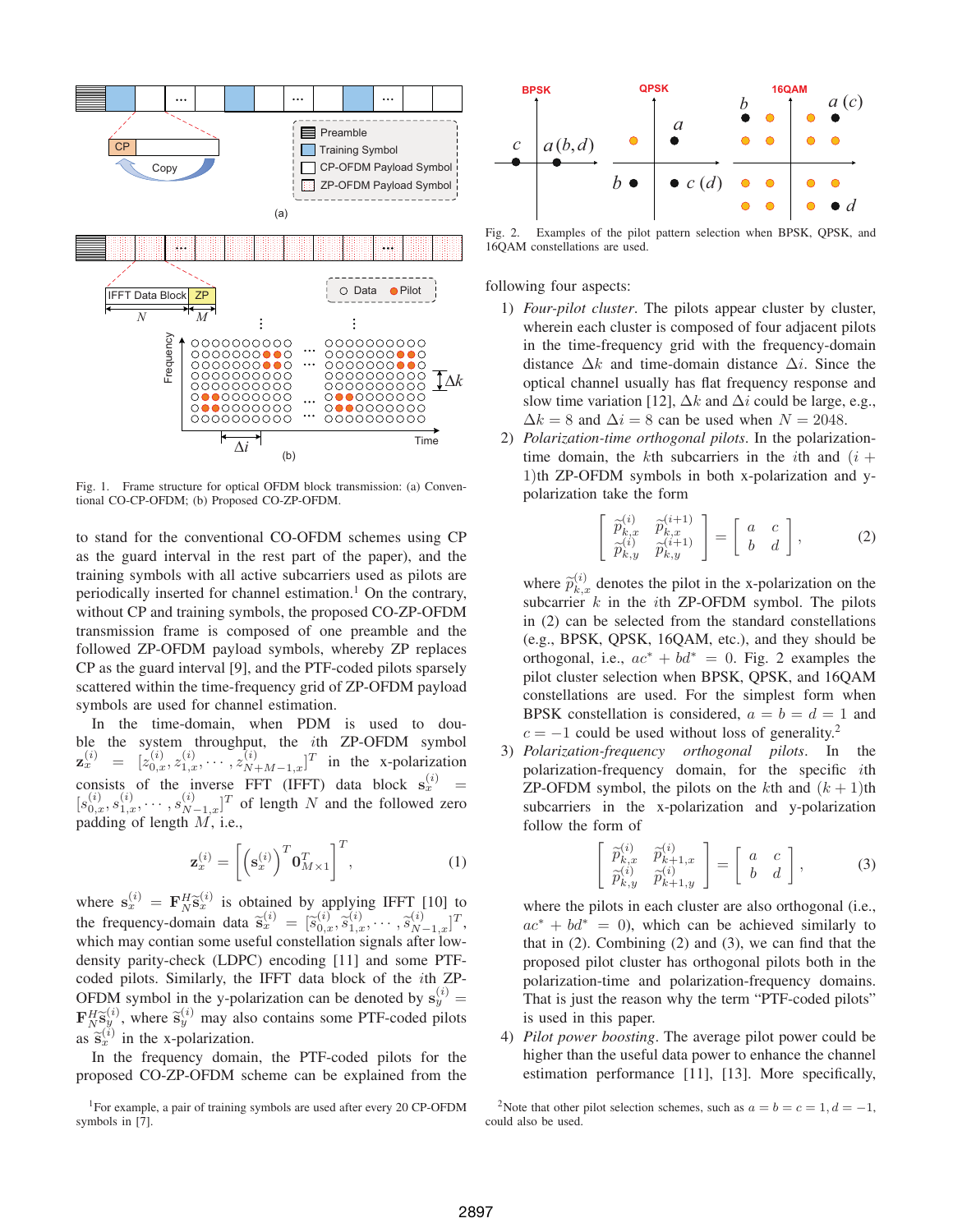compared with the useful data, the amplitude of the pilots could be boosted by a factor of  $\beta$ , which could be  $\beta = \sqrt{2}$ ,  $\beta = 2$ ,  $\beta = 2\sqrt{2}$ , etc.

## *B. Signal Model over Optical Channels*

When the optical channel is time-invariant during one ZP-OFDM symbol, the received IFFT data block in ZP-OFDM is essentially the same as that in CP-OFDM after overlapand-add (OLA) processing [9], whereby the "tail" caused by the multipath effect is added to the front part of the received IFFT data block. Then, the received frequency-domain signal  $\widetilde{\mathbf{r}}_{k}^{(i)}$  =  $\widetilde{[r]}_{k}^{(i)}$  $\widetilde{r}_{k,x}^{(i)}$   $\widetilde{r}_{k,y}^{(i)}$  $\begin{bmatrix}\n\lambda_{y} \\
\lambda_{y} \\
\lambda_{z}\n\end{bmatrix}^T$  corresponding to the transmitted signal  $\widetilde{\mathbf{s}}_k^{(i)} = [\widetilde{s}]$ <br>symbol c  $\widetilde{s}_{k,x}^{(i)}$   $\widetilde{s}_{k,y}^{(i)}$  ${k_i \choose k}$ <sup>T</sup> on the kth subcarrier in the *i*th ZP-OFDM<br>e presented by [4], [14] symbol can be presented by [4], [14]

$$
\widetilde{\mathbf{r}}_k^{(i)} = \widetilde{\mathbf{H}}_k^{(i)} \widetilde{\mathbf{s}}_k^{(i)} + \widetilde{\mathbf{w}}_k^{(i)},
$$
\n(4)

where

$$
\widetilde{\mathbf{H}}_{k}^{(i)} = \begin{bmatrix} h_{k,xx}^{(i)} & h_{k,xy}^{(i)} \\ h_{k,yx}^{(i)} & h_{k,yy}^{(i)} \end{bmatrix}
$$
\n(5)

is the  $2 \times 2$  MIMO Jones channel matrix including the optical impairment effects like CD, PMD, and PDL [14], and  $\widetilde{\mathbf{w}}_k^{(i)}$  denotes the additive white Gussian noise (AWGN) dominated by the amplified spontaneous emission (ASE) [4]. It is clear from (4) that channel estimation is essential for optical impairments compensation.

## III. CO-ZP-OFDM RECEIVER DESIGN

After timing and frequency synchronization using the preamble [13], [15], the OLA method is adopted to reconstruct the cyclicity of the received IFFT data block within the ZP-OFDM symbol [9]. Then, the PTF-coded pilots can be extracted from the frequency-domain IFFT data block to realize the following polarization-time-frequency channel estimation.

# *A. Polarization-Time Channel Estimation*

Since the optical fiber channel is varying slowly,  $\widetilde{\mathbf{H}}_k^{(i)}$  $\frac{k}{\sin n}$  $\widetilde{\mathbf{H}}_k^{(i+1)}$  could be assumed. Then, based on the polarizationtime orthogonal pilots (2) and the signal model (4), the received pilots  $\left[\tilde{d}_{k,x}^{(i)}\ \tilde{d}_{k,x}^{(i+1)}\right]^T$  in the x-polarization and  $\left[\tilde{d}_{k,y}^{(i)} \ \tilde{d}_{k,y}^{(i+1)}\right]^T$  in the y-polarization can be rewritten as  $\left[ \begin{array}{c} \widetilde{d}_{k,s}^{(i)} \end{array} \right]$ 

$$
\begin{bmatrix}\n\widetilde{d}_{k,x}^{(i)} \\
\widetilde{d}_{k,x}^{(i+1)}\n\end{bmatrix} = \begin{bmatrix}\na & b\n\end{bmatrix} \begin{bmatrix}\nh_{k,xx}^{(i)} \\
h_{k,xy}^{(i)}\n\end{bmatrix} + \begin{bmatrix}\n\widetilde{w}_{k,x}^{(i)} \\
\widetilde{w}_{k,x}^{(i+1)}\n\end{bmatrix},
$$
\n(6)\n
$$
\widetilde{d}_{k,x}^{(i)} = \begin{bmatrix}\na & b\n\end{bmatrix} \begin{bmatrix}\nh_{k,x}^{(i)} \\
\widetilde{w}_{k,x}^{(i)}\n\end{bmatrix} = \begin{bmatrix}\na & b\n\end{bmatrix} \begin{bmatrix}\nh^{(i)}\n\end{bmatrix} = \begin{bmatrix}\na^{(i)}\n\end{bmatrix}
$$

$$
\begin{bmatrix}\n\widetilde{d}_{k,y}^{(i)} \\
\widetilde{d}_{k,y}^{(i+1)}\n\end{bmatrix} = \begin{bmatrix}\na & b \\
c & d\n\end{bmatrix} \begin{bmatrix}\nh_{k,yx}^{(i)} \\
h_{k,yy}^{(i)}\n\end{bmatrix} + \begin{bmatrix}\n\widetilde{w}_{k,y}^{(i)} \\
\widetilde{w}_{k,y}^{(i+1)}\n\end{bmatrix}.
$$
\n(7)

When the simple pilot pattern  $a = b = d = 1, c = -1$  is used, the polarization-time channel estimation can be achieved by

$$
\left\{ \begin{array}{l} \widehat{h}_{k,xx}^{(i)} = \frac{1}{2} \left( \widetilde{d}_{k,x}^{(i)} - \widetilde{d}_{k,x}^{(i+1)} \right) = h_{k,xx}^{(i)} + \frac{1}{2} \left( \widetilde{w}_{k,x}^{(i)} - \widetilde{w}_{k,x}^{(i+1)} \right), \\ \widehat{h}_{k,xy}^{(i)} = \frac{1}{2} \left( \widetilde{d}_{k,x}^{(i)} + \widetilde{d}_{k,x}^{(i+1)} \right) = h_{k,xy}^{(i)} + \frac{1}{2} \left( \widetilde{w}_{k,x}^{(i)} + \widetilde{w}_{k,x}^{(i+1)} \right), \\ \widehat{h}_{k,yx}^{(i)} = \frac{1}{2} \left( \widetilde{d}_{k,y}^{(i)} - \widetilde{d}_{k,y}^{(i+1)} \right) = h_{k,yx}^{(i)} + \frac{1}{2} \left( \widetilde{w}_{k,y}^{(i)} - \widetilde{w}_{k,y}^{(i+1)} \right), \\ \widehat{h}_{k,yy}^{(i)} = \frac{1}{2} \left( \widetilde{d}_{k,y}^{(i)} + \widetilde{d}_{k,y}^{(i+1)} \right) = h_{k,yy}^{(i)} + \frac{1}{2} \left( \widetilde{w}_{k,y}^{(i)} + \widetilde{w}_{k,y}^{(i+1)} \right). \end{array} \right\}
$$
 (8)

It is clear from (8) that the noise has been averaged, i.e., the noise variance is halved and the equivalent OSNR for channel estimation is increased by 3 dB, so diversity gain can be achieved by the polarization-time channel estimation.

### *B. Polarization-Frequency Channel Estimation*

Based on the fact that optical fiber channel usually has relatively flat channel frequency response (CFR),  $\widetilde{H}_{k}^{(i)} = \widetilde{H}_{k+1}^{(i)}$ <br>could be assumed. Then using the polarization-frequency orcould be assumed. Then, using the polarization-frequency orthogonal pilots (3) and the signal model (4), the received pilots  $\left[\tilde{d}_{k,y}^{(i)}\ \tilde{d}_{k+1,y}^{(i)}\right]^T$  in the x-polarization and  $\left[\tilde{d}_{k,y}^{(i)}\ \tilde{d}_{k+1,y}^{(i)}\right]^T$  in the y-polarization during the *i*th ZP-OFDM symbol can be rewritten as

$$
\begin{bmatrix}\n\widetilde{d}_{k,x}^{(i)} \\
\widetilde{d}_{k+1,x}^{(i)}\n\end{bmatrix} = \begin{bmatrix}\na & b\n\end{bmatrix} \begin{bmatrix}\nh_{k,xx}^{(i)} \\
h_{k,xy}^{(i)}\n\end{bmatrix} + \begin{bmatrix}\n\widetilde{w}_{k,x}^{(i)} \\
\widetilde{w}_{k+1,x}^{(i)}\n\end{bmatrix},
$$
\n(9)

$$
\begin{bmatrix}\n\widetilde{d}_{k,y}^{(i)} \\
\widetilde{d}_{k+1,y}^{(i)}\n\end{bmatrix} = \begin{bmatrix}\na & b \\
c & d\n\end{bmatrix} \begin{bmatrix}\nh_{k,yx}^{(i)} \\
h_{k,yy}^{(i)}\n\end{bmatrix} + \begin{bmatrix}\n\widetilde{w}_{k,y}^{(i)} \\
\widetilde{w}_{k+1,y}^{(i)}\n\end{bmatrix}.
$$
\n(10)

When the pilot pattern  $a = b = d = 1, c = -1$  is used, the polarization-frequency channel estimation can be achieved by

$$
\begin{cases}\n\hat{h}_{k,xx}^{(i)} = \frac{1}{2} \left( \tilde{d}_{k,x}^{(i)} - \tilde{d}_{k+1,x}^{(i)} \right) = h_{k,xx}^{(i)} + \frac{1}{2} \left( \tilde{w}_{k,x}^{(i)} - \tilde{w}_{k+1,x}^{(i)} \right), \\
\hat{h}_{k,xy}^{(i)} = \frac{1}{2} \left( \tilde{d}_{k,x}^{(i)} + \tilde{d}_{k+1,x}^{(i)} \right) = h_{k,xy}^{(i)} + \frac{1}{2} \left( \tilde{w}_{k,x}^{(i)} + \tilde{w}_{k+1,x}^{(i)} \right), \\
\hat{h}_{k,yx}^{(i)} = \frac{1}{2} \left( \tilde{d}_{k,y}^{(i)} - \tilde{d}_{k+1,y}^{(i)} \right) = h_{k,yx}^{(i)} + \frac{1}{2} \left( \tilde{w}_{k,y}^{(i)} - \tilde{w}_{k+1,y}^{(i)} \right), \\
\hat{h}_{k,yy}^{(i)} = \frac{1}{2} \left( \tilde{d}_{k,y}^{(i)} + \tilde{d}_{k+1,y}^{(i)} \right) = h_{k,yy}^{(i)} + \frac{1}{2} \left( \tilde{w}_{k,y}^{(i)} + \tilde{w}_{k+1,y}^{(i)} \right). \\
(11)\n\end{cases}
$$

Similar to the polarization-time channel estimation, the polarization-frequency channel estimation could also achieve the diversity gain of  $3$  dB since  $(11)$  indicates that the noise variance has been halved.

Based on the fact that the optical channel has relatively flat CFR and slow time-varying properties, the obtained CFR over the PTF-coded pilots according to (8) or (11) can be used to acquire the CFR over the data subcarriers via low-complexity linear interpolation either in the time or frequency domain or both [16]. Then, optical channel impairments compensation can be realized by channel equalization, and the LDPC decoding is used to output the final detected information bits.

## IV. PERFORMANCE ANALYSIS

# *A. Spectral Efficiency*

Both the training symbols in CO-CP-OFDM and the PTFcodeed pilots in CO-ZP-OFDM would reduce the spectral efficiency. For the proposed CO-ZP-OFDM scheme, the pilot occupation ratio  $\eta$  is

$$
\eta = \frac{4 \times 3}{(2 \times 3 + \Delta i \times 2) \times (2 \times 3 + \Delta k \times 2)} \times 100\%.\tag{12}
$$

Table I compares the pilot occupation ratio between a typical CO-CP-OFDM system [7] and the proposed CO-ZP-OFDM scheme when  $N = 2048$ ,  $M = 256$  are used for both schemes. In CO-CP-OFDM, a pair of training symbols are inserted after every 20 CP-OFDM payload symbols [7] for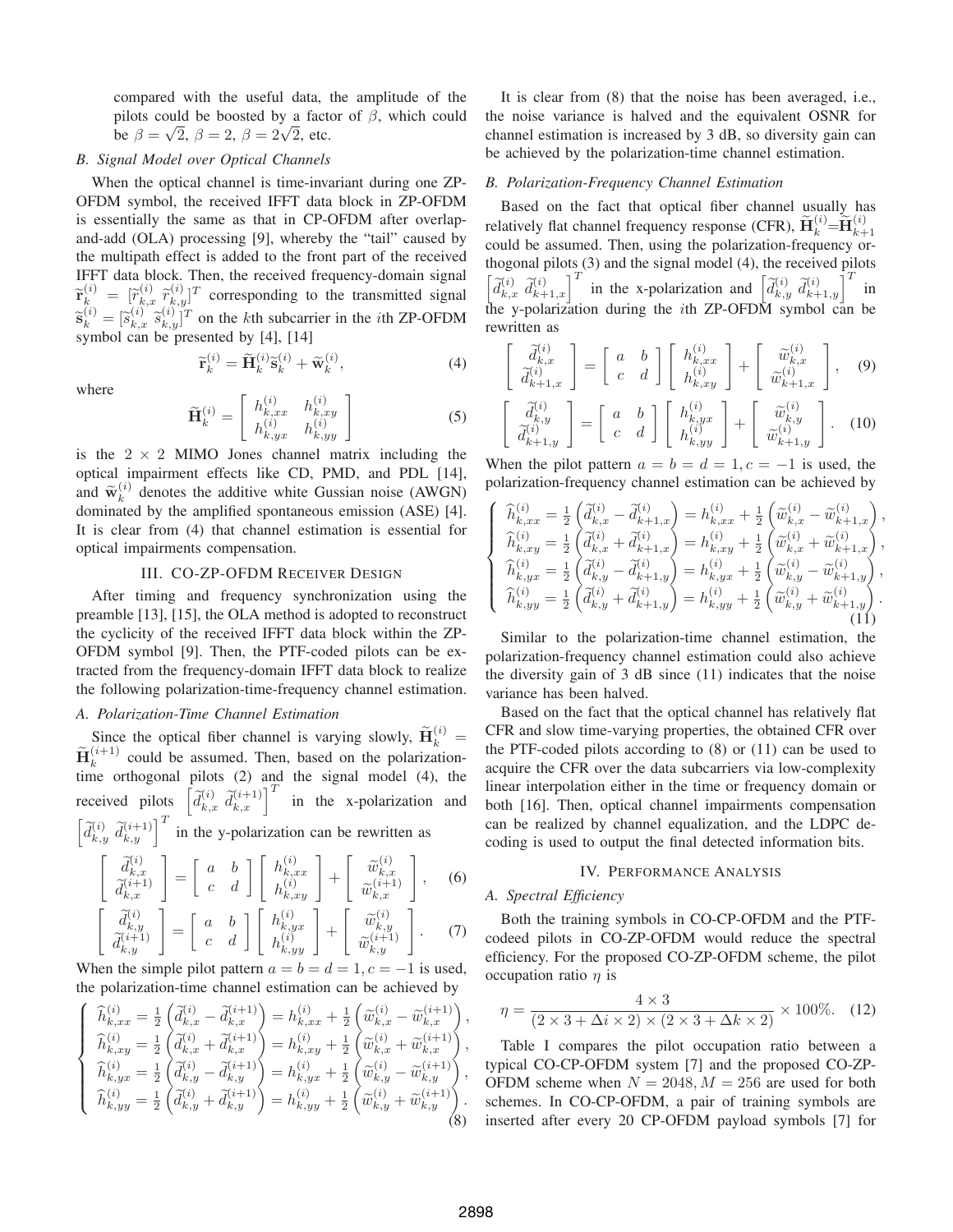channel tracking, so the pilot occupation ratio is 9.10%. For the proposed CO-ZP-OFDM scheme, the PTF-coded pilots with the frequency-domain distance  $\Delta k = 8$  and time-domain distance  $\Delta i = 8$  are sufficient to track the channel variation, so the pilot occupation ratio is only 2.48%. Therefore, CO-ZP-OFDM has higher spectral efficiency than CO-CP-OFDM by about 6.62%.

TABLE I COMPARISON OF PILOT OCCUPATION RATIO.

| Transmission Scheme         | Pilot Occupation Ratio |
|-----------------------------|------------------------|
| Conventional CO-CP-OFDM [7] | 9.10%                  |
| Proposed CO-ZP-OFDM         | 2.48%                  |

### *B. Equivalent OSNR Variation*

Compared with CO-CP-OFDM, ZP in CO-ZP-OFDM has the zero power, leading to the increased equivalent OSNR of

$$
\Delta \text{OSNR}_1 = 10 \log_{10} \left( \frac{M+N}{N} \right). \tag{13}
$$

So the equivalent OSNR gain of 0.51 dB will be achieved by using ZP as the guard interval when  $M = N/8$ .

On the other hand, the pilot power boosting would reduce the equivalent OSNR at the optical receiver by

$$
\Delta \text{OSNR}_2 = 10 \log_{10} \left( \eta \beta^2 + (1 - \eta) \right),\tag{14}
$$

where the useful data power is normalized to 1. Table II lists the OSNR loss when different pilot power levels are used, which indicates that the channel estimation performance in CO-ZP-OFDM could be substantially improved by pilot power boosting without obvious OSNR loss.

TABLE II COMPARISON OF OSNR LOSS DUE TO PILOT POWER BOOSTING.

| 15 | OSNR loss for<br>CO-CP-OFDM | OSNR loss for<br>CO-ZP-OFDM |
|----|-----------------------------|-----------------------------|
|    | $0.38$ dB                   | $0.11$ dB                   |
| 2  | $1.05$ dB                   | $0.31$ dB                   |
|    | $2.15 \text{ dB}$           | $0.70$ dB                   |

#### *C. Computational Complexity*

When the PTF-coded pilots are simply selected from the BPSK constellation, both the polarization-time channel estimation (8) and the polarization-frequency channel estimation (11) can be realized by simple add/subtraction operations. Therefore, the PTF channel estimation has very low complexity. Note that the CO-CP-OFDM systems [4], [8], [15] also have low-complexity channel estimation. The OLA algorithm [9] only requires one add operation to remove the "tail" caused by the multipath effect to the front part of the received IFFT data block, so its complexity is also low. In summary, CO-ZP-OFDM and CO-CP-OFDM have similar yet low computational complexity.



Fig. 3. Coded BER performance comparison with the CD of 2,000 ps/nm and  $\langle$ DGD $\rangle$  of 100 ps.

#### V. NUMERICAL RESULTS

We provide the numerical results in this section to evaluate the performance of the proposed CO-ZP-OFDM transmission scheme based on PTF-coded pilots for future high-speed optical transport networks. The simulation setup is similar to the PDM OFDM system in [5]. The bandwidth of the OFDM signal is about 35.4 GHz. The IFFT length is 2048, the ZP length is 256, which corresponds to the guard interval duration of about 4.5 ns. The optical CD of 2,000 ps/nm and 8,000 ps/nm are considered. The PMD with the mean differential group delay (denoted by  $\langle DGD \rangle$ ) of 100 ps and 400 ps are evaluated. The amplitude factor used to boost the pilot power is set as  $\beta = 2$ . The constellation scheme 16QAM is adopted. We choose the LDPC code in [17] due to its low complexity and very low error floor resulted from the absence of 4-cycles in its graph [18]. The sum-product algorithm (SPA) is adopted for iterative soft-decision decoding with the iteration number of 50 [18]. The polarization-diversity optical hybrid detector has the optical local oscillator with the line bandwidth of 100 kHz. The OSNR at the receiver is defined with the 0.1 nm noise bandwidth.

Fig. 3 shows the coded bit error rate (BER) performance of the proposed CO-ZP-OFDM scheme with the CD of 2,000 ps/nm and  $\langle$ DGD $\rangle$  of 100 ps. For comparison, we also present the BER performance of the conventional CO-CP-OFDM system with reliable performance [7], where the ISFA method implements the frequency-domain averaging among several neighboring subcarriers in the same training symbol could achieve similar reliable performance as the time-domain averaging scheme requiring much more training symbols. The BER in the ideal B2B case where the channel has no distortion but with optical noise, is used as the comparison benchmark. The small CD indicates that the optical channel in each ZP-OFDM symbol does not fluctuate much in the frequency domain, and